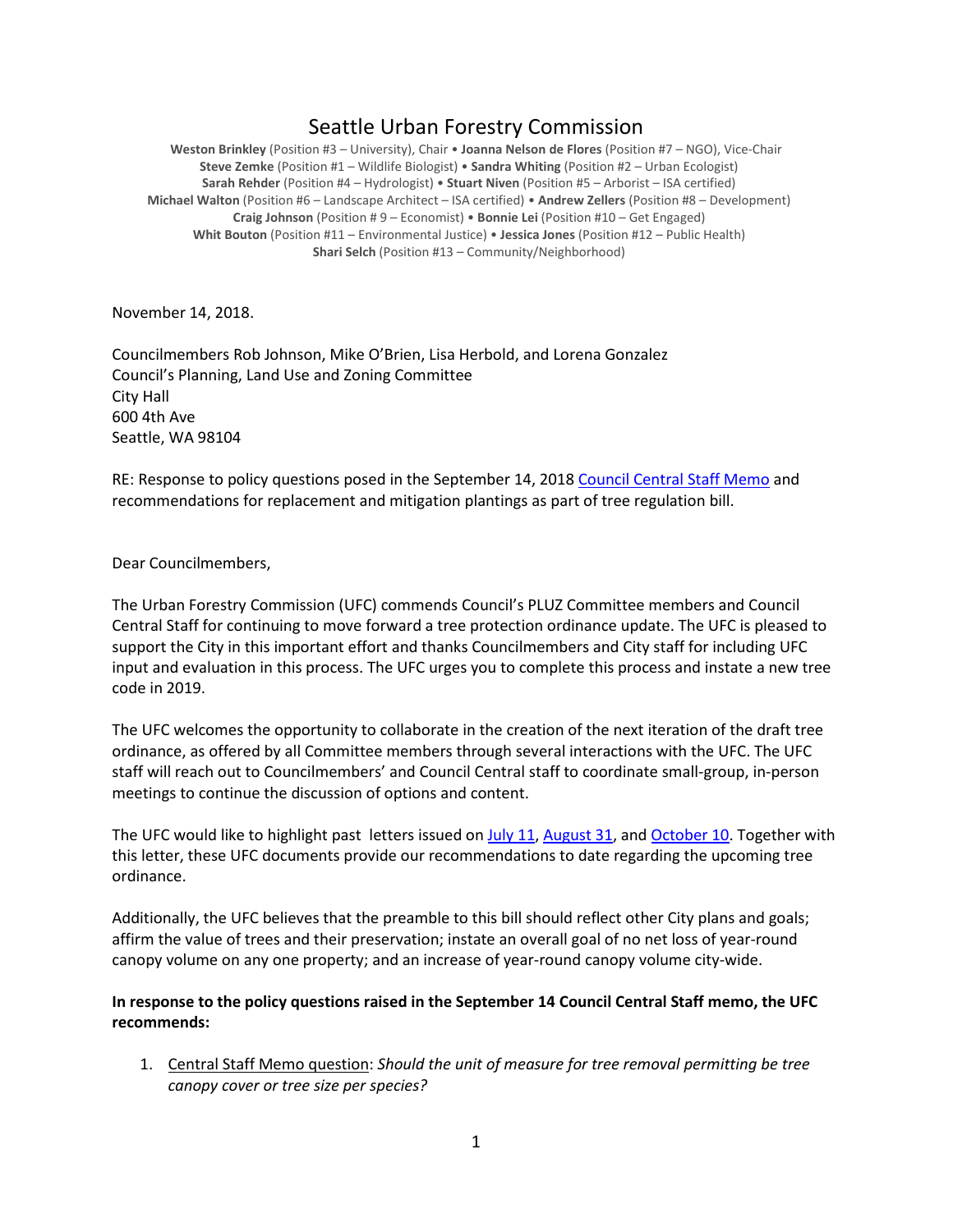UFC response/recommendation: Tree removal and replacement permits should be based on tree species and size of tree removed, and not based on canopy cover. First, tree size (determined by diameter at breast height or DBH) and species are easier data for property owners to collect, which will lead to higher compliance. Additionally, tree size and species are a superior determination of values provided to the City by trees than canopy cover because they better capture essential aspects of canopy, such as seasonality and three-dimensional volume.

2. Central Staff Memo question: *Should the regulatory standard applied to tree removal permits be specified in detail in the tree code, or provided in a SDCI Director's Rule according to guidelines established in the tree code?*

UFC response/recommendation: The UFC believes regulatory standards applied to tree removal permits should to be expressed in the tree code. Director's rules should be utilized for specifics that are subject to change, such as penalty and tree replacement amounts, which are likely to change over time. In addition, the UFC has recommendations regarding the permitting process that are addressed elsewhere in this letter.

3. Central Staff Memo question: *Should the tree code proposal maintain or modify the existing definition of exceptional trees?*

UFC response/recommendation: The tree code proposal should modify the existing definition of Exceptional trees, and clearly codify that definition. The current Exceptional tree definition as expressed in Director's Rule 16-2008 – Designation of Exceptional Trees: "a tree that is designated as a Heritage tree by the City of Seattle or is rare or exceptional by virtue of its size, species, condition, cultural/historic importance, age and/or contribution as part of a grove of trees" should be maintained. The UFC recommends three modifications to this definition:

- That the definition be expanded to include all trees larger than 24" DBH.
- That "habitat value and ecosystem services provided" are added as criteria to making a tree Exceptional.
- That the protections of Exceptional trees be extended to all trees on undeveloped lots, and to all trees planted as replacement or mitigation, regardless of their size/species.
- 4. Central Staff Memo question: *How should the proposal prohibit the removal of exceptional trees along with protecting significant trees? For example, should exceptional trees be special instances of significant trees, with stronger protections, or should they be provided a different status in the code?*

UFC response/recommendation: Exceptional trees and Significant trees are different categories and accordingly, should be given different status in the code. Exceptional trees are trees that are to not be removed except in exceptional circumstances. Significant trees are trees that trigger permitting for their removal.

The current prohibition on cutting down Exceptional trees should be maintained. No Exceptional trees should be removed unless hazardous, precluding full development potential, or are part of an active emergency. When necessary, Exceptional tree removal and replacement would follow permitting required for Significant trees.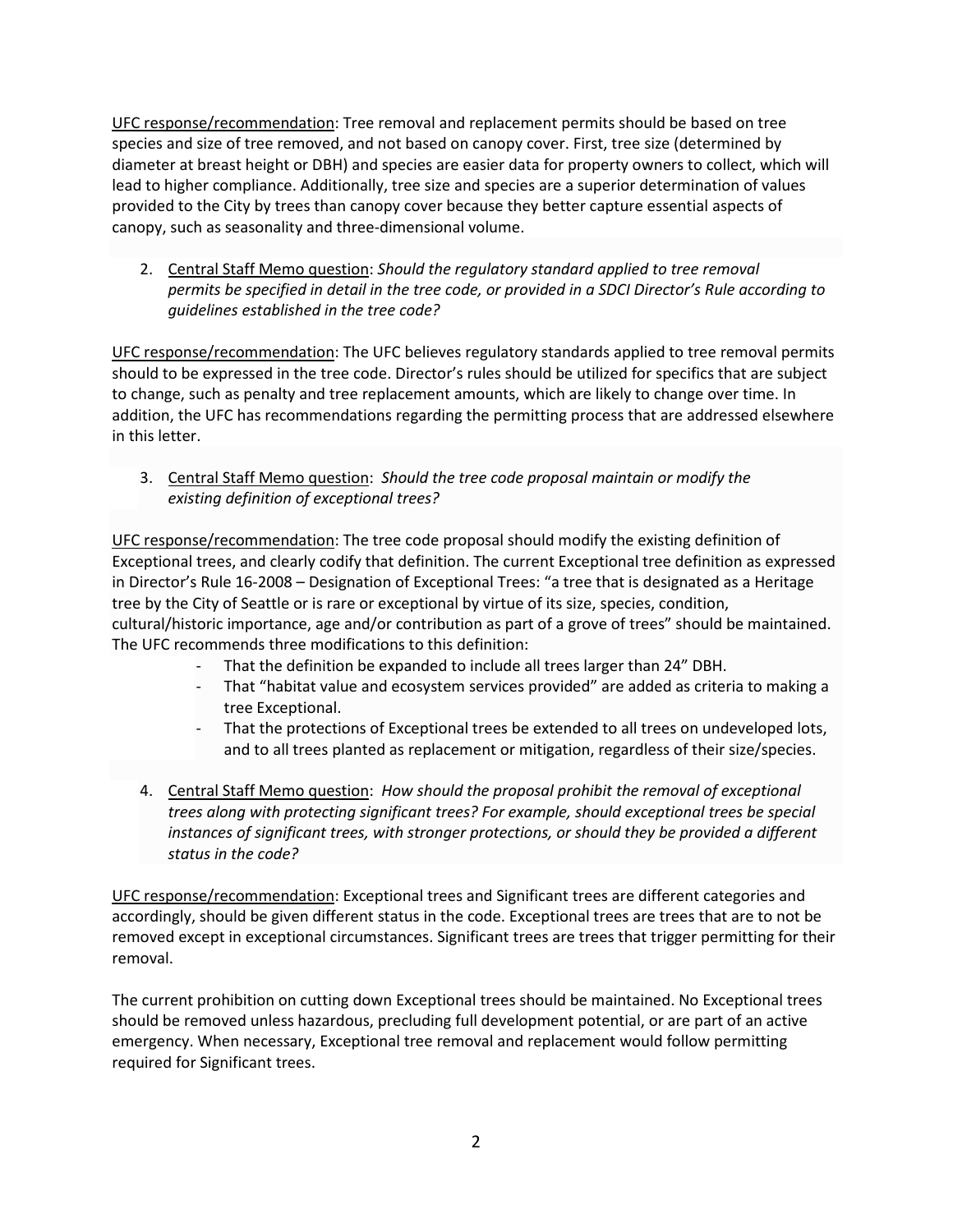Significant trees are non-Exceptional trees, 6" DBH or larger that trigger permitting for removal. Up to two Significant trees should be allowed for removal from a lot each year, if they are replaced or mitigated as outlined in their removal permit.

5. Central Staff Memo question: *Should the Committee consider directing SDCI to minimize minor tree removal permit fees and expedite processing of these permits to encourage compliance and improve data collection?*

UFC response/recommendation: As previously stated, instead of major/minor permits, the UFC recommends using different fee scales for tree removal for projects requiring a building permit; outside of development; and for hazardous situations.

A minimal tree removal and replacement permit should be used for developed lots where  $1 - 2$ Significant, non-exceptional trees are to be removed (a typical scenario would be a property owner removing one or two trees for a variety of reasons). This permit should not require a canopy survey but using tree species and tree diameter to simplify the application process, particularly if a photo of the tree at a distance and a close-up of leaves or needles are included as part of the application to help in tree species identification and size. The permit fee should be kept low to increase compliance.

A more substantial permit process and fee should be part of any project needing a building permit and would require a professional tree survey of all trees on the site before development, a landscape plan for trees replanted, and fee-in-lieu for those not planted on site.

The two-week posting requirement for tree removal permit should be based on the tree application date not on the approved permit date as stated in **Draft D-7**. This would allow for public comment to take place prior to the tree removal permit being approved. Tree removal permit applications should be posted on line and interested parties should be informed. An example could be creating and maintaining a listserv for people interested in being informed on such applications.

6. Central Staff Memo question: *According to what standards should the value of trees proposed for removal be determined, for both the purposes of required mitigation and for enforcement?*

UFC response/recommendation: Size and species should be the factors used to determine the appropriate replacement, mitigation, and enforcement. This would institute a simple, consistent, and effective system that does an excellent job of approximating the value of urban trees.

7. Central Staff Memo question: *What factors matter when setting the value of trees, for example: carbon sequestration, shade, storm-water, market costs, maintenance costs, and the age of the tree?*

UFC response/recommendation: While all these factors matter when setting the value of trees, the UFC finds that these values can be accurately approximated by the size and species of the tree. Size of tree and species are simple metrics that are easy for owners to identify and for City staff to use to calculate value. The UFC believes that using size and species is also consistent with a system that will give preference to native species, especially conifers, as these will score highly using a size/species system.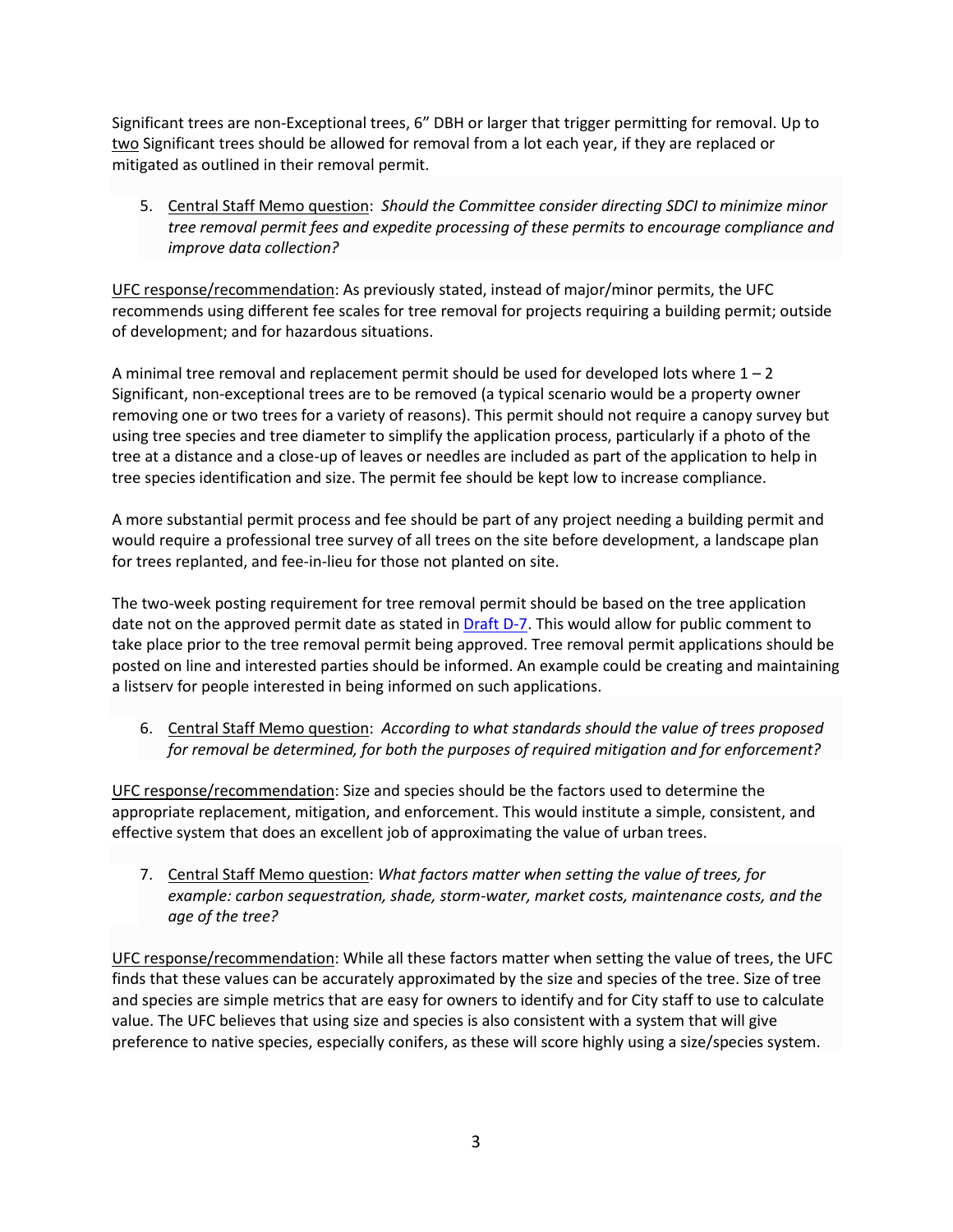## **With regard to replacement and mitigation planting components of a new tree code the UFC recommends:**

- 1. *Remove direct off-site mitigation planting as part of the permitting and replacement process.*  Simplify the process for property owners and tree care workers by removing their role in mitigation planting and maintenance. Change the offsite mitigation option to help fund the feein-lieu Tree Replacement and Maintenance Fund – the purpose of which is to preserve, mitigate, replace, maintain, steward an increase trees in the city. The City could then choose to use fees to plant mitigation trees where most needed to meet city equity and canopy goals. The current draft doesn't actually establish such fund. It should create, define, fund, and clarify how the fund will work.
- 2. *Eliminate the complicated formula currently proposed for tree replacement using canopy cover [\(25.11.120\)](http://www.seattle.gov/Documents/Departments/UrbanForestryCommission/Resources/DRAFTTreeRegulationUpdatesORD-D7(0).pdf), and institute a simple small, small-medium, medium-large, large tree system based on tree species and DBH for replanting.* The UFC's intent is to align the regulation update with Green Factor and other existing tree programs/requirements which already institute a fourcategory system. The UFC also recommends increasing the number of trees required to be planted for replacement as the size of the removed tree increases. For example: Removal of small trees should be replaced 1 for 1, small-medium trees 2 for 1, medium-large trees 3 for 1, and large trees 4 for 1. Replacement trees need to expect to reach equivalent or larger size in three-dimensional canopy within 20 years. When multiple trees are removed with cumulative sizes above 24" DBH or when removing single trees above this size, such as in development, require additional replacement trees or payments on each additional inch above 24". This creates further protections for larger trees and their difficult to replace value, and the fact that not all trees planted survive (for comparison: Portland, OR requires inch for inch replacement above 20" DBH).
- 3. *Align fee-in-leu payments and permit fees with the above categories.* Maintain these established categories and the stipulation on every inch above 24" for all program aspects. Maximize simplicity and equity by having consistency in the program.
- 4. *Use 20 years for tree maturity, as is the industry standard*. Target replacement and mitigation equivalency to be reached at 20 years or sooner. Extend Exceptional tree protections to replacement and mitigation trees for 20 years.
- 5. *In cases of development, or when trees are removed within a year of a property changing owners, consider all trees that have been on the site within the past two years for replacement and mitigation requirements if trees have been removed and not replaced*. This consideration will add a needed disincentive to removing trees prior to the ordnance taking effect, guard against other ways of taking advantage of the system, and is common practice in other tree ordinances nationally.
- *6. Incentivize tree planting best management practices to increase survival rates including replanting during planting season (in the Fall) and watering for five years (establishment period).*  For example, replacement and mitigation plantings only qualify if completed between October 1